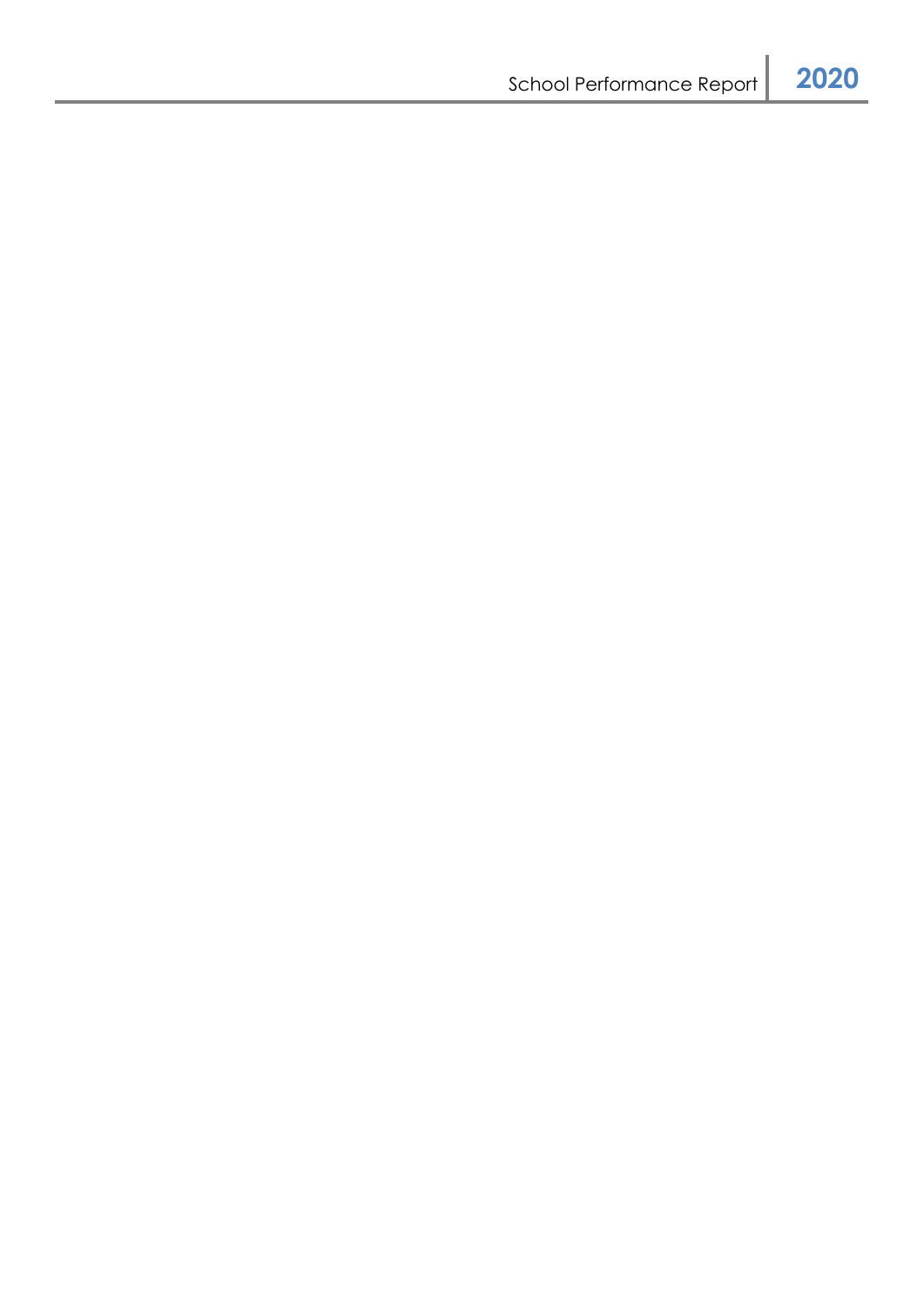# **School Contextual Information**

#### **Vision Statement:**

At St Raphael's School we create a safe, caring and welcoming environment in which students experience innovative and contemporary learning practices. In partnership with the Parish, we embrace the Catholic tradition and provide opportunities to witness and live out God's love.

St Raphael's School is a co-educational Catholic Parish school within the Passionist Parish of St Paul of the Cross, educating children from Reception to Year 6 in the Mercy tradition. The school's vision is to provide a safe learning community where individual cognitive, emotional, physical and spiritual needs will be met in a challenging and contemporary manner within the Catholic tradition.

The success of this school lies in its close knit school community, key focus on individual learning, the extensive co-curricular opportunities offered to students and the emphasis on showing respect to all members of the community and respect for our world.

Some unique features of St Raphael's School are its strong curriculum focus with emphasis on Literacy and Numeracy, its ability to cater for a wide variety of learning needs, the opportunity for all students to participate in an inclusive Performing Arts and Japanese program and an extensive extra-curricular activities program. The school has a wide range of sports on offer and the range of extra-curricular opportunities including school choir, Lego club, wind ensemble, and private music and art tuition. Information Technology is integral to student learning and all students have access to computers, laptops and iPads with the student to laptop ratio from Year 3 – Year 6 at 1:1. Robotics and coding are also introduced from Reception level.

The size of the school and inclusive community focus ensures that staff get to know and understand the individual personalities and abilities of students and students with needs can be easily identified and supported.

The ICSEA score for St Raphael's School is 114. As at the August 2020 Commonwealth school census, the school had 121 primary students enrolled. There were no indigenous students enrolled at the school in 2020. In 2020 34 students were included in the Nationally Consistent Collection Data.

The school plays an important role in the community by building relationships with the Parish and its parishioners, developing strong partnerships with parents, staff and the wider community and being involved in community events and programs. More information can be found by visiting our website. [www.raph.catholic.edu.au](http://www.raph.catholic.edu.au/)

While our school is situated in the affluent Unley Council area, our student catchment area and socio-economic situations are particularly broad.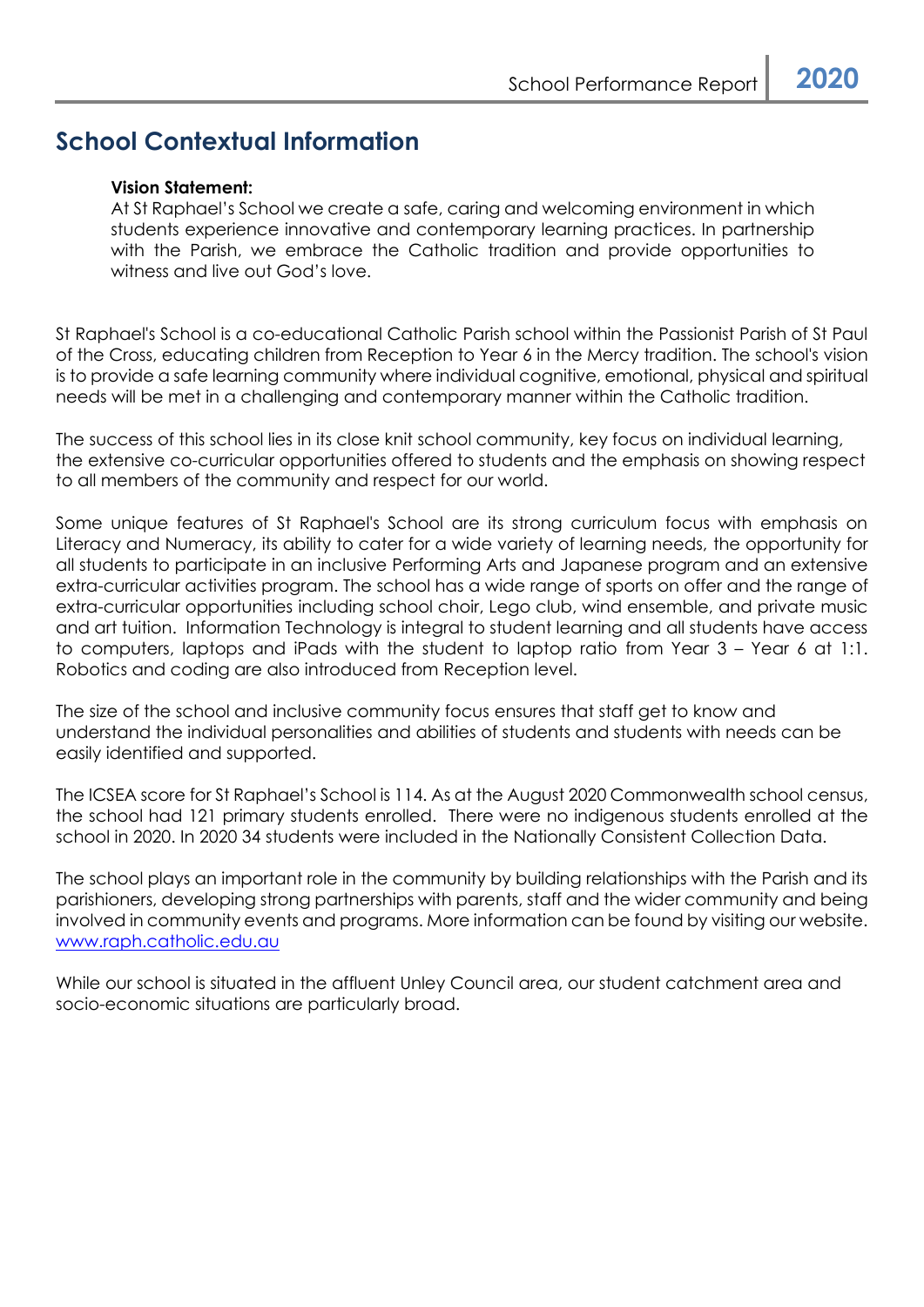# **Year Range and Enrolments Each Year Level August 2020 Census**

| <b>Total Students by Year Level 2020</b> |                |              |                 |
|------------------------------------------|----------------|--------------|-----------------|
| <b>Year Level</b>                        | <b>Boys</b>    | <b>Girls</b> | <b>Total</b>    |
| Reception                                |                |              | 12              |
| Year 1                                   | 12             |              | 19              |
| Year 2                                   |                | Ô            | 15              |
| Year <sub>3</sub>                        |                |              | 18              |
| Year 4                                   |                | O            | 16              |
| Year 5                                   | $\overline{5}$ |              | 22              |
| Year 6                                   |                | 10           | 19 <sup>°</sup> |
| <b>Total</b>                             | 74             | 47           | 121             |

# **Professional Engagement**

#### *Teacher Qualifications*

We have a number of teachers including school leadership who have two or more qualifications in education. In addition to the formal qualifications listed below, all staff receive training in RAN-Responding to Abuse and Neglect and First Aid.

| <b>Highest level teaching staff qualifications</b> |  |     |  |  |
|----------------------------------------------------|--|-----|--|--|
| Masters of Education                               |  | 36% |  |  |
| <b>Post Graduate Certificate</b>                   |  | 7%  |  |  |
| <b>Bachelor Degree</b>                             |  | 50% |  |  |
| Advanced Diploma/Diploma                           |  | 7%  |  |  |
|                                                    |  | നന് |  |  |

#### *Workforce Composition*

In 2020 St Raphael's School had 22 staff, consisting of 14 teaching staff and 8 non-teaching staff. Of the 22 staff, 18 were female staff members and 4 were male staff members. 6 staff members were employed full time and 16 staff members were employed part time. There was no indigenous staff employed at the school in 2020. There are also 7 employees in our Out of School Hours Care program and we have 4 instrumental tutors working in our instrumental program every week.

| Teaching Staff                          | l 4 |
|-----------------------------------------|-----|
| Full-time equivalent teaching staff     | 8.9 |
| Non-teaching Staff                      |     |
| Full-time equivalent non-teaching staff | 3.7 |
| Indigenous Staff                        |     |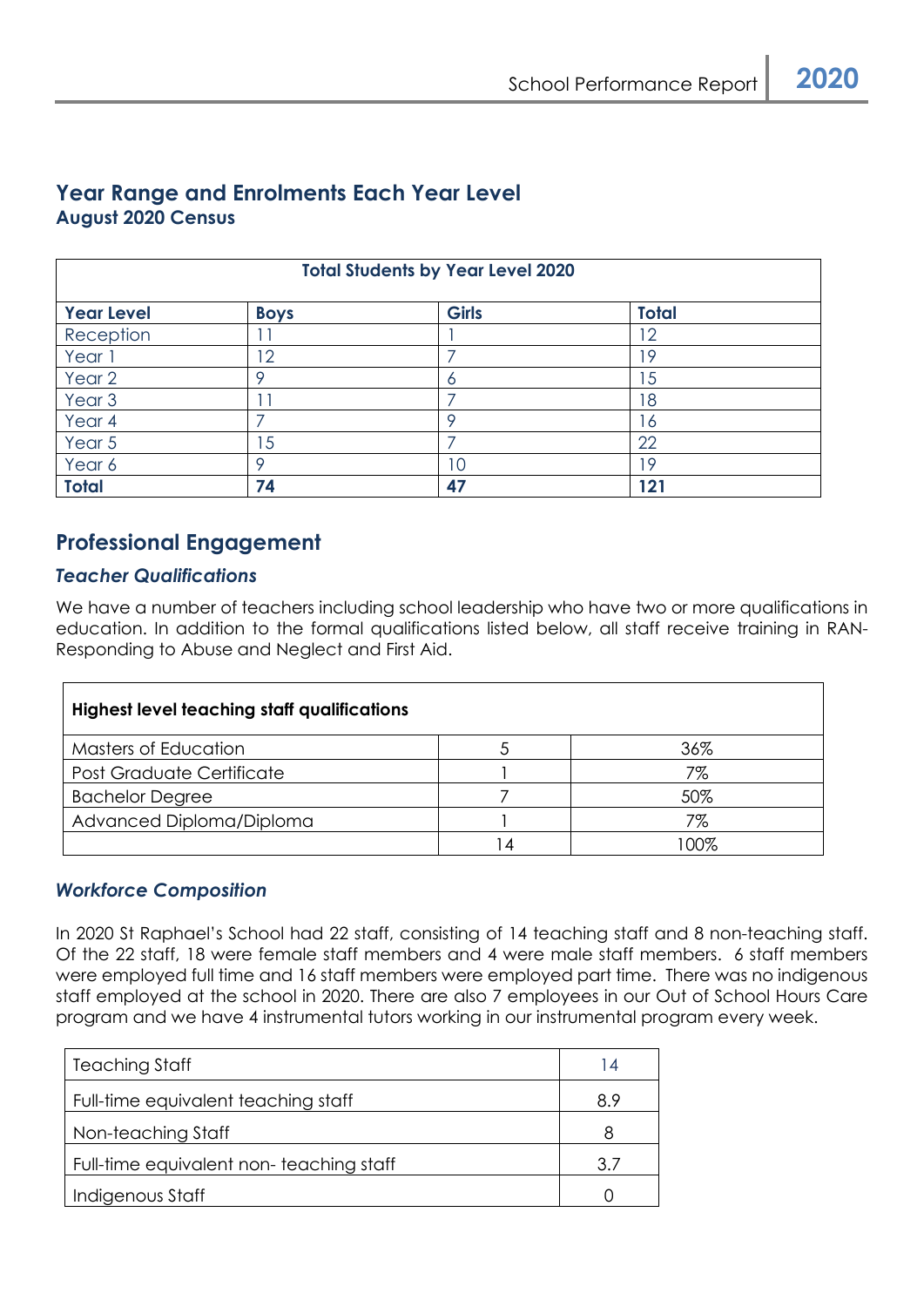#### *Teacher Performance and Professional Development*

In 2020 staff developed a Personal Professional Plan containing SMART Goals related to both performance and development. They were required to document evidence of learning in relation to these goals and received feedback over the course of the year before an Annual Professional Review with the Principal to reflect on their teaching practice.

Due to the many restrictions of the COVID-19 pandemic throughout 2020, professional learning off site was limited. Staff, however, engaged in online learning where possible and continued to access onsite professional learning led by the Director of Learning and other key personnel. In 2020 all staff participated in Professional Learning across a range of curriculum areas. The school expenditure on professional learning for 2020 was \$12,000 which excludes relief teaching funding to support professional learning. A key focus for professional learning for all teaching staff in 2020 was upskilling teachers in design learning and assessment practices, using an Understanding by Design approach. The use of SEQTA, in particular, the Pastoral Care module was introduced and used as a reporting tool and staff required training in this area. Teachers were involved in a Moderation and Assessment project across a few regional Catholic schools and met once in Terms 3 and 4 to moderate student learning. Teachers were involved in the introduction of the 3-year Visible Learning Project, a partnership with Corwin Australia. This included whole school professional learning led by key Visible Learning Consultants and the Director of Learning. Professional learning was undertaken in other key learning areas; Religious Education and the implementation of the newly created Crossways, Inclusive Education, with the introduction and implementation of the student Personal Plan for Learning, Curriculum planning and assessment.

Through the Learner Manager all staff are required to complete various mandatory online training in Work Health and Safety. Courses cover topics including Slips, Trips and Falls, Hazard Management, Hazardous Manual Tasks, Harassment & Bullying, Grievances and Complaints, and Building Productive Diversity. Basic First Aid Training and Responding to Abuse and Neglect – Education and Care are mandatory for all staff. Role specific WHS training is provided for all Officers.

In addition to professional learning activities, all staff attended weekly afternoon professional learning sessions which provided training in Curriculum Development, Inclusive Education, Religious Education- Catholic Identity, Student Data Analysis and Strategic and Continuous Improvement Planning.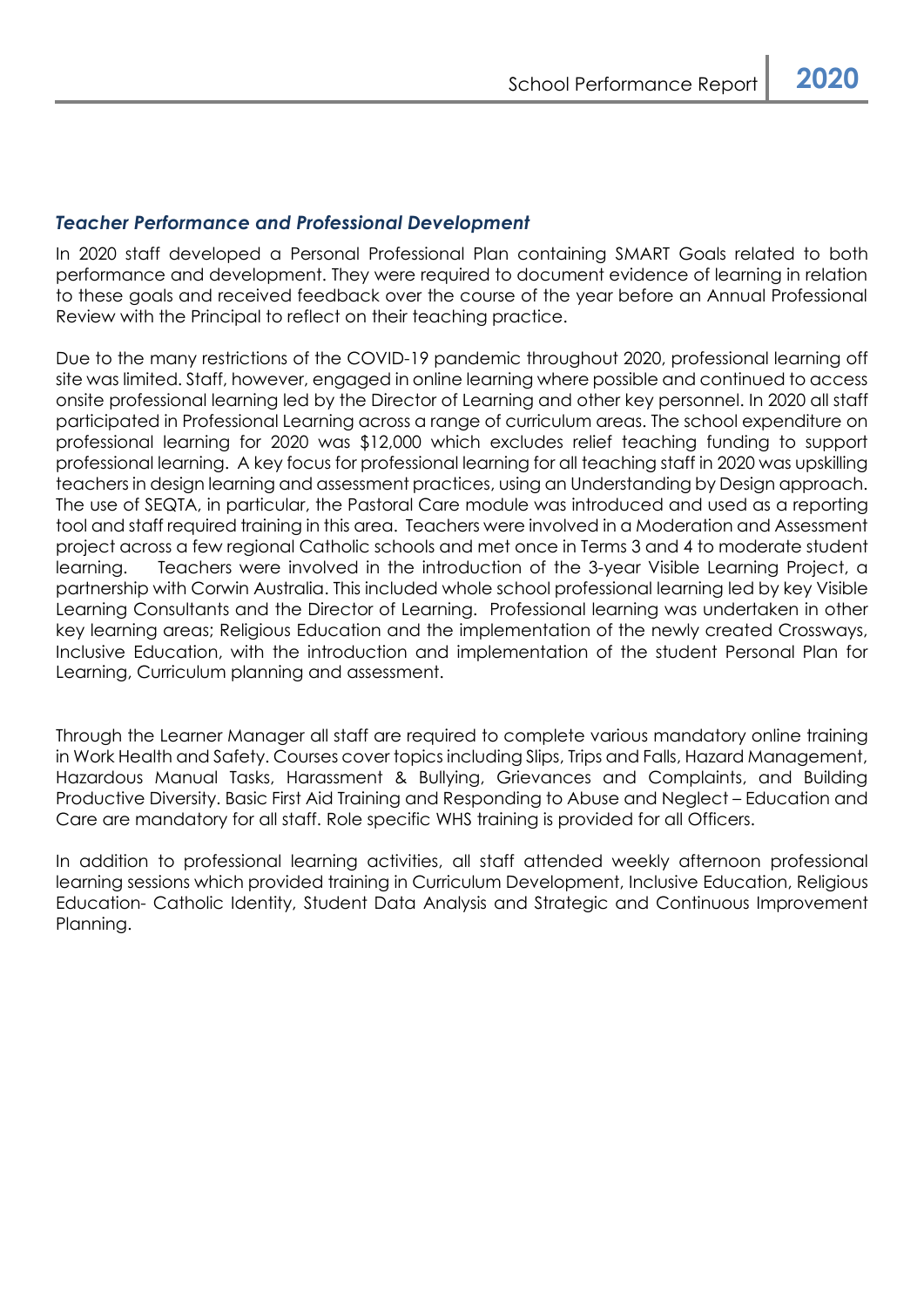# **Student Outcomes**

| Year Level         | % Present | % Absent<br>Unresolved | % Absent<br>Resolved |
|--------------------|-----------|------------------------|----------------------|
| Reception          | 92%       | $3\%$                  | 97%                  |
| Year <sub>01</sub> | 95%       | 1%                     | 99%                  |
| Year <sub>02</sub> | 88%       | 9%                     | 90%                  |
| Year <sub>03</sub> | 90%       | 13%                    | 86%                  |
| Year 04            | 93%       | $2\%$                  | 98%                  |
| Year <sub>05</sub> | 90%       | 11%                    | 89%                  |
| Year 06            | 93%       | 6%                     | 94%                  |

### *Student Attendance – By Year Level*

This information is based on the number of school days that students are required to attend against those days taken as absence.

#### *Non-attendance Management*

School attendance is monitored on a daily basis via the SEQTA program. In consultation with staff, students who regularly do not attend school have their families contacted and a discussion takes place to determine the reasons for non-attendance. Appropriate measures are put in place where needed to ensure more regular attendance.

# **NAPLAN**

#### *Standardised National Literacy and Numeracy Testing*

NAPLAN testing in Australia was cancelled due to the COVID-19 pandemic.

# **School Improvement**

As an essential part of our commitment to continuous improvement is to implement our Annual Improvement goals based on the 2019 -2021 Strategic Intent. To guide the direction of the school the 2020 Annual School Improvement Plan is enacted. Staff and the School Board were involved in its development.

Strategic actions included:

1.To provide high quality teaching and learning through the design, implementation and delivery of contemporary and engaging curriculum educational practices. To build a culture of self regulation and reflection through the use of data. *(Continuous Improvement Framework for Catholic Schools, Domain 5 & 6).*

Goal: *School develops a culture of Professional Learning, inquiry, and improvement. Continue to develop relationship with Regional Cluster School- Professional Learning and shared expertise.* To achieve this goal staff were involved with ongoing professional learning in unpacking data collected via PAT M, PAT R and NAPLAN Analysis from 2018/2019 (2020 was omitted due to the cancellation of NAPLAN). Student performance was tracked to demonstrate learning growth. First Years Assessment Data was analysed and actioned. Teachers were released to collaborate with one another and with the Inclusive Education Coordinator to plan learning for students using the Personal Plan for Learning template. Ongoing opportunities for professional learning in curriculum design, using the Understanding by Design approach was ongoing throughout the year. The introduction of the Visible Learning Project enabled teachers to use visible learning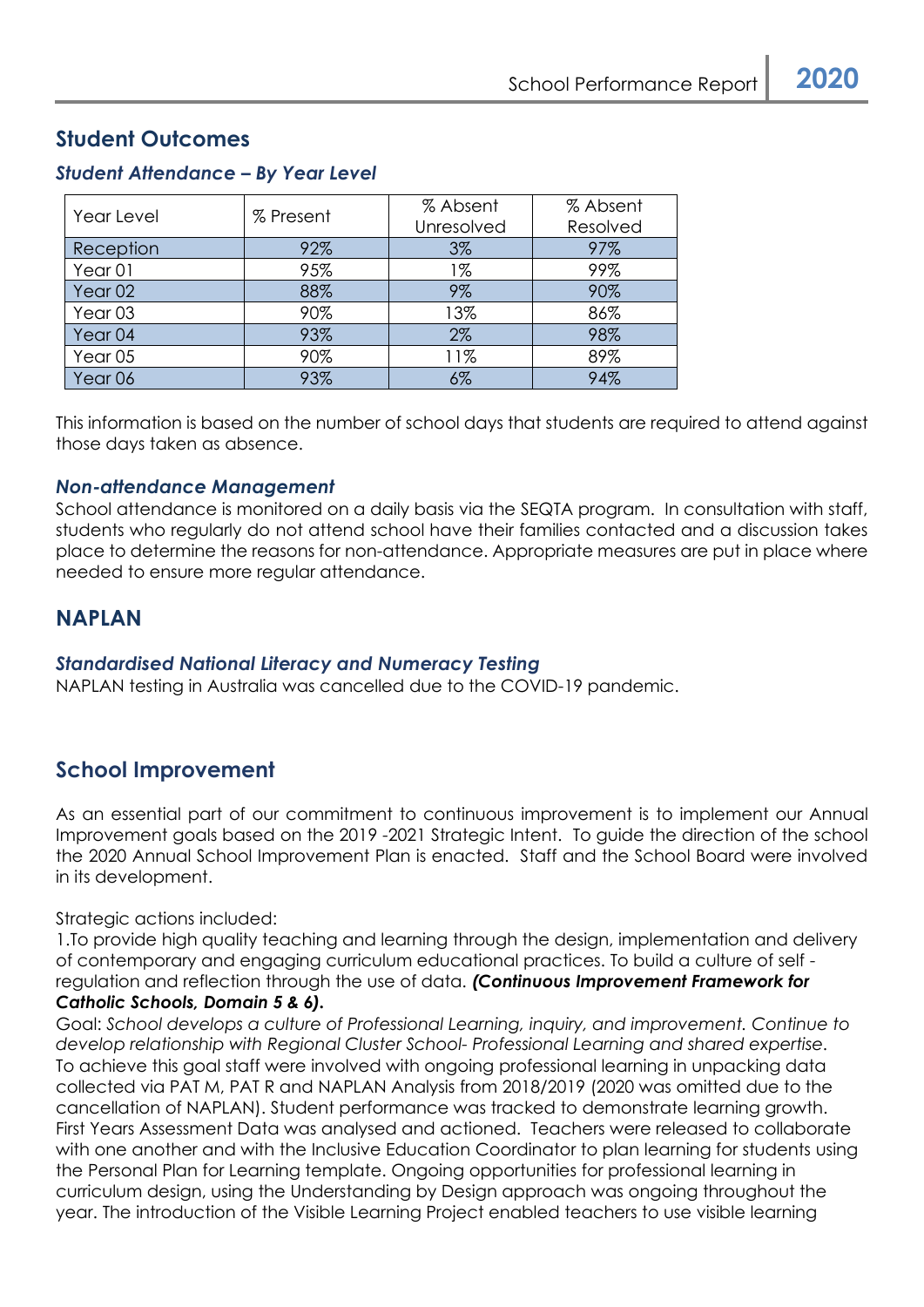language with students and parents. A whole school capabilities assessment was conducted in November 2020 to ascertain growth in whole school pedagogy in visible learning for the student and for the educator. See below for details of the report.



2. To provide a safe and engaging learning space and to promote positive behaviours.

*(Continuous Improvement Framework for Catholic Schools, Domain 7).*

Goal: Examine school practices, policies and procedures and communication ensuring maximum and effective information for the community about the life and the operation of the school.

To achieve this goal teachers attended Professional Learning in curriculum design throughout the year. The school participated in the Wellbeing & Engagement Collection, National Survey to inform our practice. The introduction of the Classroom Pulse Check -In was administered once per term, to inform staff about student wellbeing. Teachers went through a process of refining 'Agreed Practices' to embed in student learning and teacher practice. St Raphael's School Learner Dispositions were developed as a joint project with students, staff and parents/caregivers, enabling students to identify and apply their dispositions to their learning.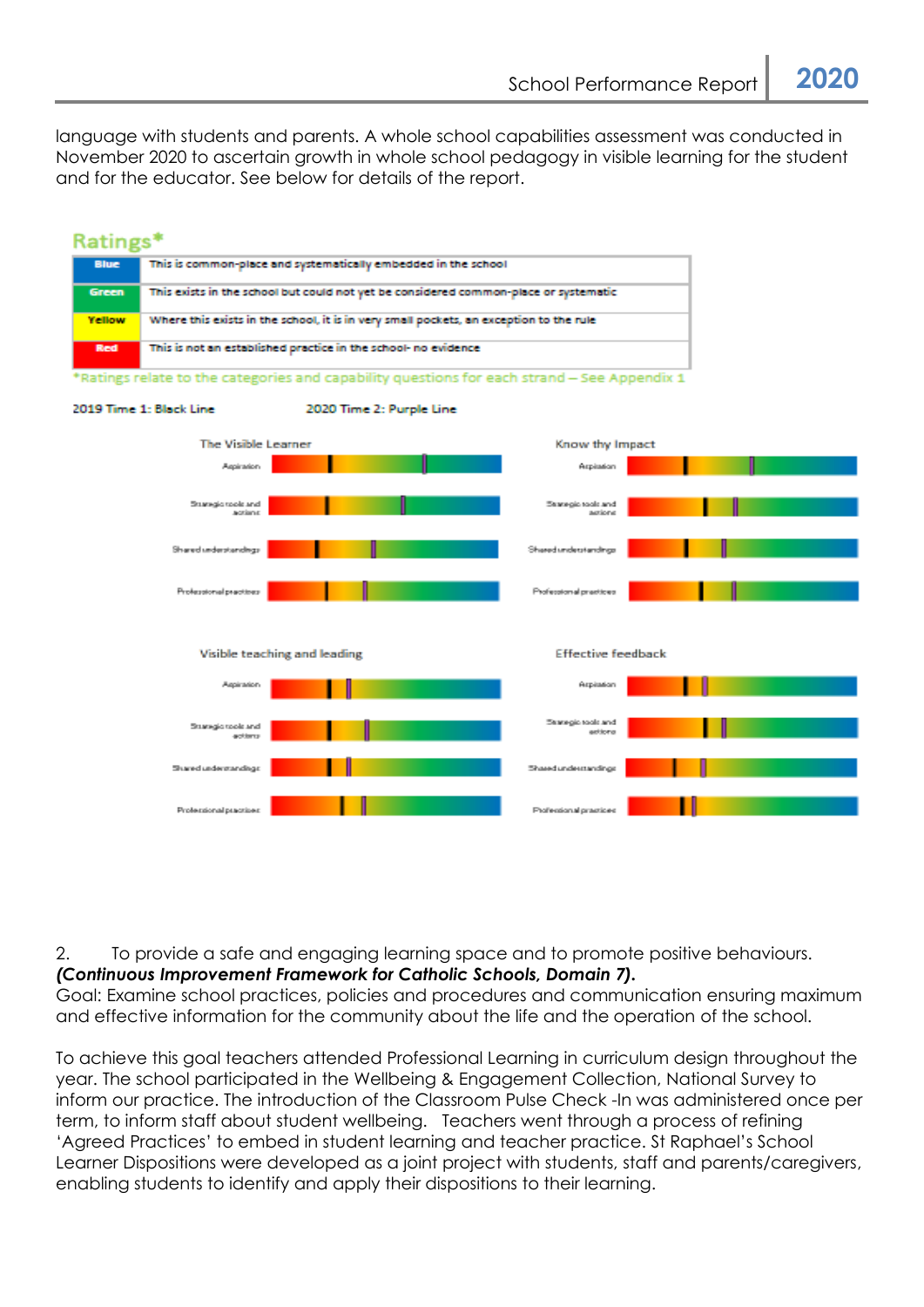3. Staff are committed to expressing and witnessing our Catholic Identity and mission focussed on Jesus, living the Gospel values authentically and serving through the Mercy Charism. *(Continuous Improvement Framework for Catholic Schools, Domain 1).* Goal: *Develop inquiry pedagogy to deliver contemporary Crossways.*

To achieve this goal, Staff participated in professional learning to begin the early stages of unpacking the newly designed Crossways Religious Education Curriculum. Staff participated in a Religious Education day focussed on planning using the Crossways curriculum. Staff met and planned regularly with the APRIM, Assistant to the Principal, Religious Identity and Mission,

These initiatives were aligned to our Strategic Intent 2019-2021, the 2020 Annual Improvement Plan and Catholic Education SA system led curricular projects.

Throughout 2020 due to COVID -19, staff trained in the effective use of Microsoft Teams and Seesaw as platforms to deliver online learning.

# **Parent/Caregivers Satisfaction Survey**

The school community (parents/caregivers, staff and student) was invited to participate in a school satisfaction survey. The survey contained 25 statements about practices which took place in this school. For each statement, parents/caregivers were asked to indicate how often that particular statement took place in terms of: Almost Never, Rarely, Sometimes, Often and Almost Always.

We received 31 completed responses to this survey out of a possible 86 respondents (families) representing our 2020 school community. From the data we concluded that the general level of satisfaction is typically very high with most families. This is based on the highest percentage answer being Almost Always for 23 of the 25 questions.

# **Staff and Student Satisfaction**

Reception to Year 6 students completed an offline survey, Classroom Pulse Check in Survey once per term. Two versions of the Check-In were organised with word appropriate language to the specific age groups:

1. Reception to Year 3 students were required to respond by clicking on emojis.

2. Year 4 to Year 6 students were required to respond by clicking on more 'traditional' radar buttons. These also allowed students to add further comments. See below survey questions.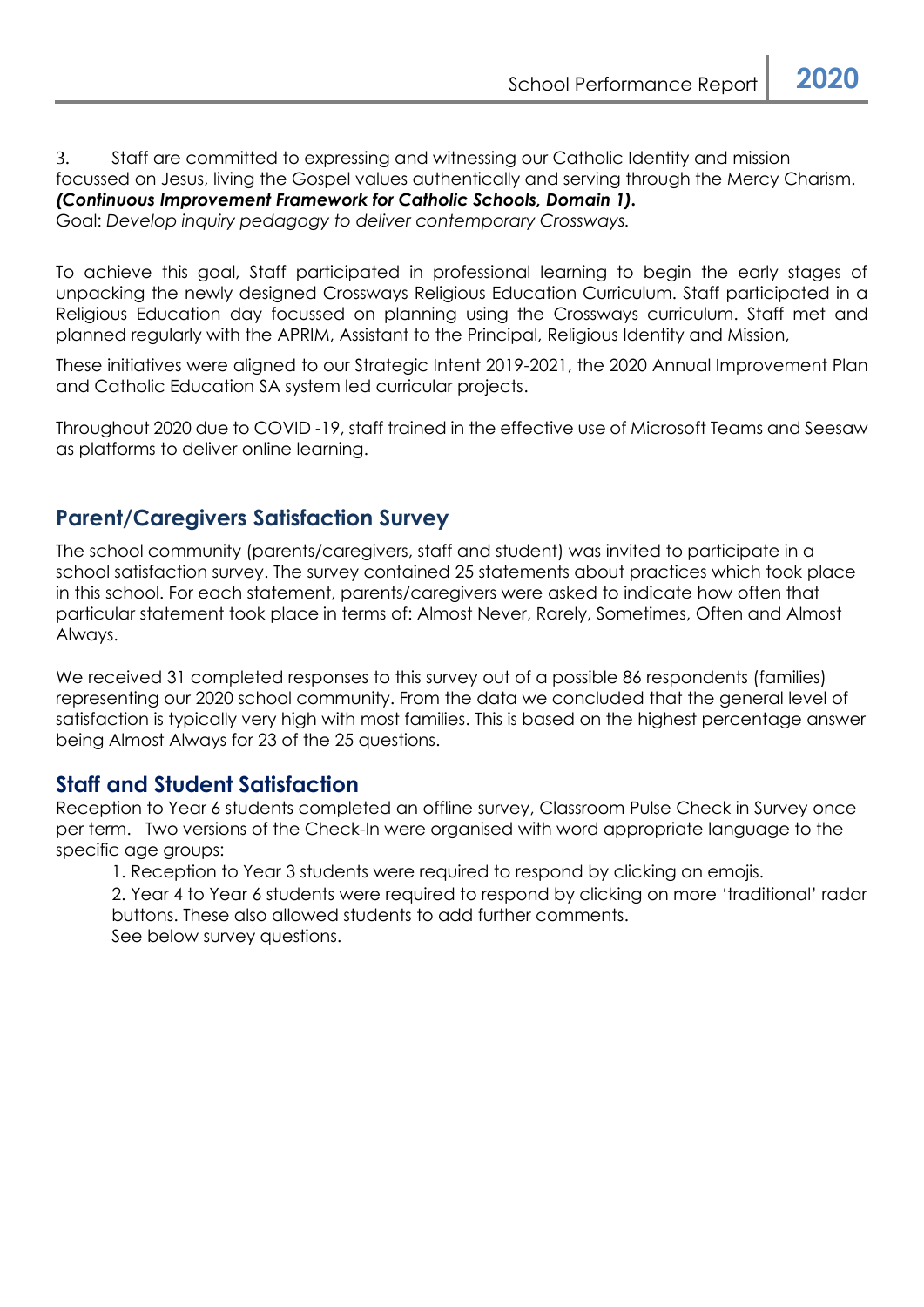| <b>IDENTITY</b>      |                                |                                        |
|----------------------|--------------------------------|----------------------------------------|
|                      | My teacher cares for me.       | I enjoy school.                        |
| REC - YEAR 3         |                                |                                        |
| YEAR 4 - YEAR 12     | I currently feel I matter to   | I currently feel that I am thriving at |
|                      | my teacher.                    | this school.                           |
|                      |                                |                                        |
| <b>LEARNING</b>      | I am learning at school.       | I can have a say in my learning.       |
| REC-YEAR 3           |                                |                                        |
| YEAR 4 – YEAR 12     | I am actively involved in co-  | I feel that my learning needs are      |
|                      | constructing my learning.      | being met.                             |
|                      |                                |                                        |
| <b>RELATIONSHIPS</b> | I have friends at school.      | My teacher helps me when I have        |
| $REC - YEAR$ 3       |                                | problems.                              |
| YEAR $4 - YEAR$ 12   | Currently, I feel I have       | When asked, my teacher supports        |
|                      | positive relationships at this | me in managing friendship issue.       |
|                      | school.                        |                                        |
| <b>BELONGING</b>     | I feelsafe at school.          | I feell belong in this school.         |
| REC-YEAR 3           |                                |                                        |
| YEAR $4 - YEAR$ 12   | I am feeling safe at this      | I feel that I belong in this school    |
|                      | school.                        | community.                             |
|                      |                                |                                        |

Our students are also given regular opportunities to provide feedback through the Student Voice forum. 2 students from each class are elected to participate in Student Voice each semester. In 2020 there was a focus on promoting social justice initiatives and supporting a number of Catholic Charities through awareness raising and fundraising. Students were also asked to provide feedback about our annual Sports Day, Concert and Mercy Week celebrations.

# **School Income 2020**

Sources Income 2020

| Commonwealth Government grant funding     | \$1,589,720 |
|-------------------------------------------|-------------|
| South Australian Government grant funding | \$259,696   |
| Student fees                              | \$353,894   |
| Other income                              | \$178,253   |
| Commonwealth COVID-19 assistance income   | \$494,499   |
| Income (excluding Interest income)        | \$2,876,062 |